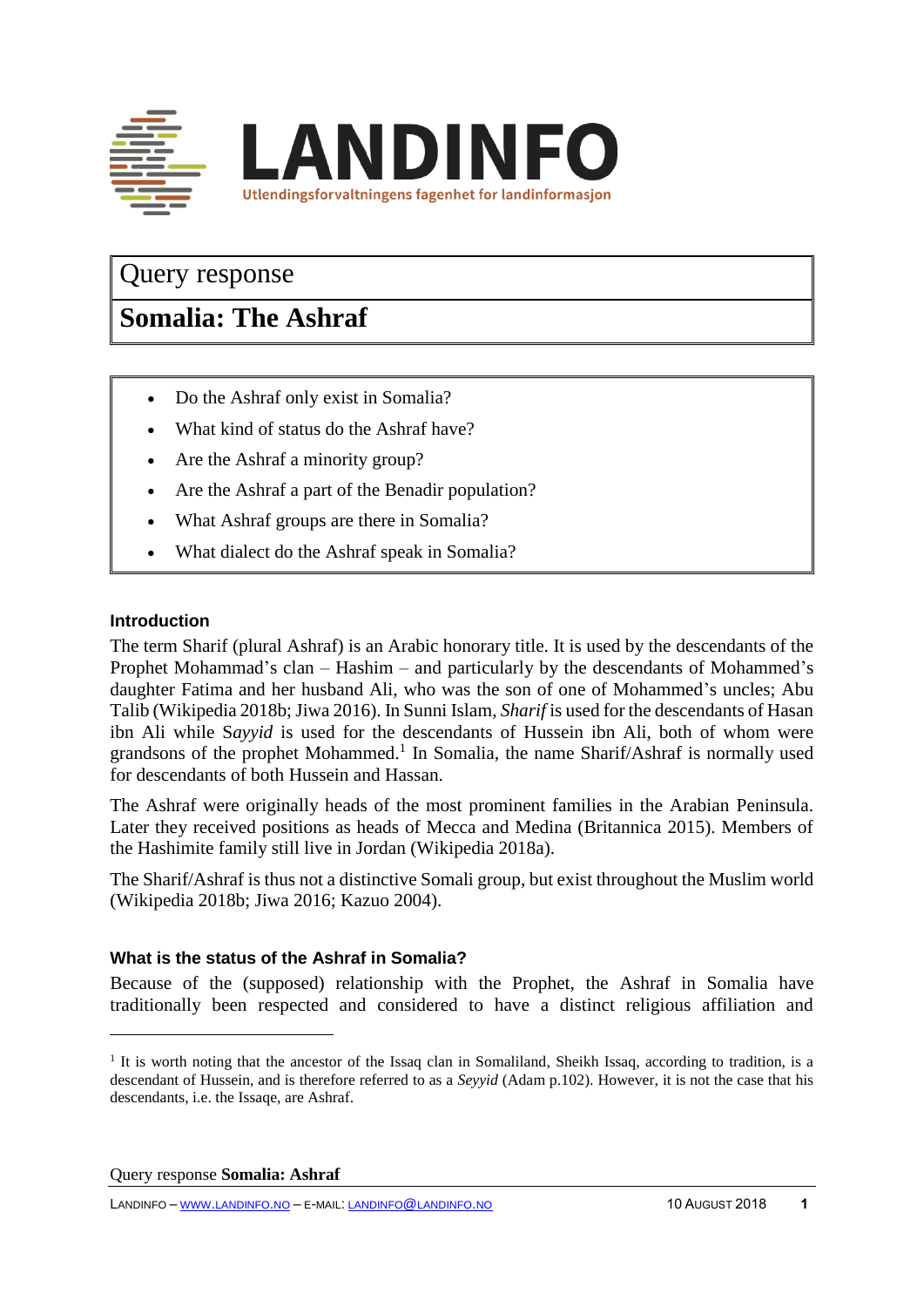knowledge. However, it does not mean that the Ashraf generally have religious duties or are greater believers than other Somalis.

Traditionally, the leading Ashraf have mediated in clan conflicts and/or had religious positions. However, the various communities, traditions and roles are not static. They develop and change according to political, social and technological changes. How the different developments have impacted on the Ashraf in Somalia is hard to say. During the civil war and conflicts in southern Somalia in the 1990s, the Ashraf, like many other groups, were subject to abuse. Armed militia groups robbed the properties of many Ashraf, and little suggests that their traditional status protected them at the time.

However, vulnerability and risk of abuse are undoubtedly situational, and the normalisation of conditions in the country appears to benefit the Ashraf in the same way as other Somalis. Traditions and Islam still have a strong position in all parts of the country. This implies that respect for the Ashraf in general and the specific social tasks of individual Ashraf has not significantly changed.

## **What Ashraf groups exist in Somalia?**

Both Somalia experts and Ashraf representatives divide the Ashraf into two main groups: one with Hussein, and the other with Hassan, as their ancestor.

## The Hussein group

The descendants of Hussein comprise various groups or families, traditionally based in the coastal cities of southern Somalia, including Mogadishu. These are considered to be part of the so-called Benadir population. Reese (1996, p. v-vi) describes these coastal city groups, including the Ashraf, as follows:

*The existence of the leading lineages inhabiting the towns of the Benadir coast of Somalia (Muqdisho, Marka, Barawe and Warshaykh) has, in its essence been defined by the ability to remain distinct from, other elements of the wider society in which they operate. Since at least the tenth century, all of these communities have earned their livelihoods via commerce. [...] The key to their intermediate position lay in a delicate balancing act in which town elites managed to maintain social and cultural links with both local and overseas trade partners, while at the same time remaining separate from each. The end result of such cultural juggling was the creation of a coastal identity which, while closely linked to the Somali culture of the interior on the one hand and sharing strong affinities with overseas, particularly Arab, merchants on the other, was distinctly "Benaadiri".*

The Hussein groups also come under common term *Ba-Alawi* (which means "descendants of Ali", i.e. the husband of the prophet's daughter Fatima). The summaries are probably not exhaustive, but the groups mentioned in the literature and oral sources are:

- Al Nadir
- Ahmad
- Jamal al-Leyl
- Maqbul

Query response **Somalia: Ashraf**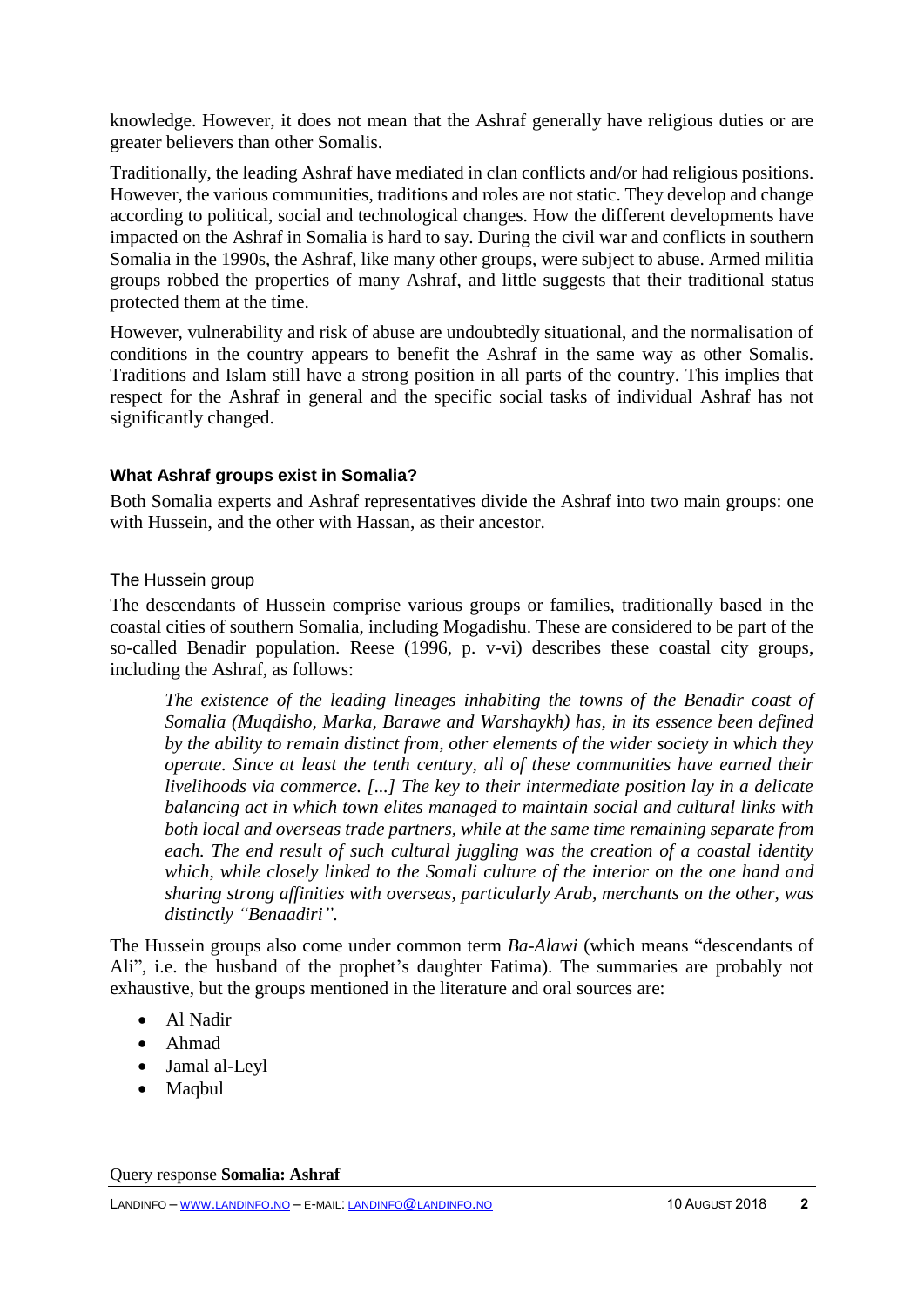These coastal city groups are to a large extent so-called *gibil cad* (light-skinned) (Abbas, conversation in London 2005; Adam 2013, p. 123). The terms light-skinned and dark-skinned (gibil madow) in principle describe skin colour and facial features, but, within the Benadir groups, they primarily refer to rank/status differences. Light and dark are found in both categories, although other Somalis usually refer to all the Benadirs as light-skinned (Adam 2013, p. 122).

## The Hassan group

Hassan's descendants, on the other hand, live mainly inland, but they are also found in the capital and probably other coastal cities (Abbas, conversation in London 2005; Adam 2013, p. 140).

- Al ahdali (from Merka)
- Sarman (traditionally based near Hoddur in the Bay region, where they are affiliated with the rahanweyn clan Leysan (Lewis 1998, p. 18)). They are also found in Lower and Middle Shabelle, and in Gedo.<sup>2</sup>
- Sharif Ali
- Sharif Ahmed
- Mohamed Sharif

## The Ashraf in Somaliland

Somalia expert and anthropologist I. M. Lewis (1998, p. 18) points to the fact that there are also Ashraf in Somaliland. He considers that some of them originally come from the district of Shangani in Mogadishu.

Adam (2013, pp. 100-103) points out that the Benadir population, unlike other (nomadic) Somalis, has a written tradition of Arabic as a written language. This could partly explain why the urban Benadirs have not needed to memorise more than two to four ancestors.<sup>3</sup> The Somali nomad community has the same oral tradition as other nomadic communities. However, their more in-depth knowledge of family relationships is primarily based on the need for such knowledge.

Nomad communities, unlike settled communities in general, are characterised by mobility with a view to finding water and grazing for their livestock. Nevertheless, they need to know who they can share water and grazing with, what rights they have and who they share solidarity with when compensation for damage to life or property is paid or received. Members of the Somali nomadic clan families can therefore usually cite several generations of their ancestors.<sup>4</sup> For a more detailed account of clan and identity, see Landinfo (2015).

 $\overline{a}$ 

<sup>&</sup>lt;sup>2</sup> Lewis (1998, p. 18) describes the Ashraf in the Sarman area as intermediaries in the conflicts between clans in this area. The role of intermediaries led to one of them, Haraw, being banished, and the other, Leysan (Rahanweyn), being divided into two: Leysan Horsi and Leysan Barre. According to Lewis, in this area the Ashraf are known as "three feet", and they are peace brokers and intermediaries. The nickname is fairly descriptive of their broker role.

<sup>&</sup>lt;sup>3</sup> The Benadir coast and the cities of Mogadishu, Merka and Brava have historically been important ports and trading centres. Here traders from home and abroad – and religious scholars – have had a base since the Middle Ages and onwards. The use of written language therefore has deep roots in these coastal towns.

<sup>4</sup> The village, on the other hand, is it most important frame of reference for the agropasturalist clan families Rahanweyn and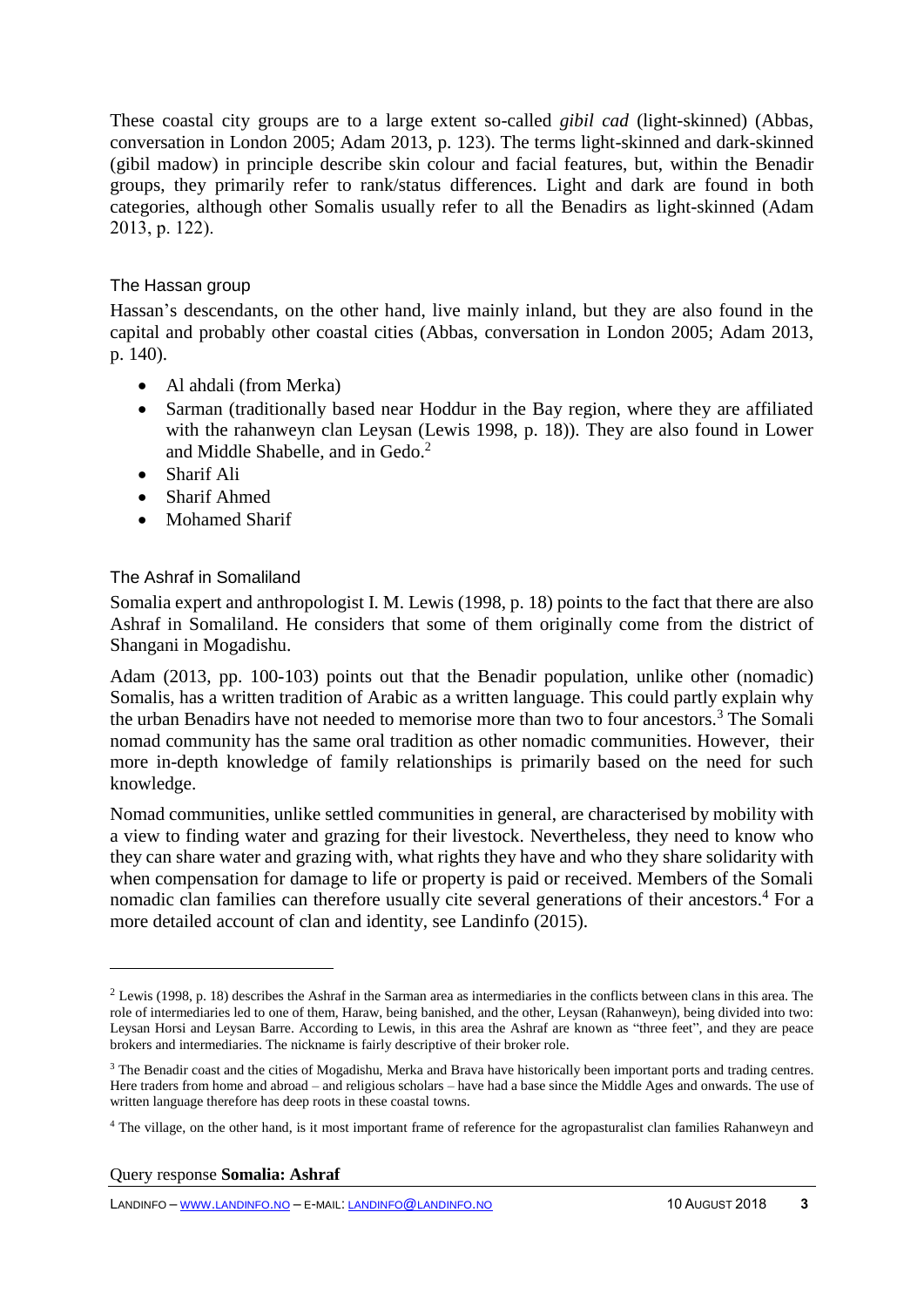### **Are the Ashraf a minority group?**

Menkhaus (2016, pp. 92-93) points out that the concept of a minority is extremely complex in the Somali context:

*Discussion of the status of minorities in Somalia is complicated by genuine confusion over what constitutes a "minority" in the Somali context. The confusion has been exasperated by the scramble by Somali asylum seekers to assert minority status (legitimately and fraudulently), in order to improve their chances of being accepted as refugees. In reality, Somalia features a range of different social groups with variable claims to on being a minority. One minority category consists of communities which are ethnically non-Somali, meaning that they have no affiliation (client or otherwise) to a Somali clan. This includes several diverse groups, including the southern Somali coastal commercial populations of the Barawan, reer Benadiri and Bajuni. Another minority category is that of the Somalis who enjoy membership in a clan, but occupy a low status position within that lineage. There are many variations on this complex spectrum of social hierarchy, including occupational minorities - low caste groups within every Somali clan variously known as the Yibir, Midgaan and Tumaal, which has historically been linked to "unclean" occupations such as hair cutting and metalwork. A third group are lineages which are considered "commoner" (boon) as opposed to "noble" (bilis). Among the Rahanwyn clan-family, Bernhard Helander estimated that up to 30 percent of the population falls into the category of boon [...]. A final group in this category are sheegat or adopted clan members in various stages of absorption. The use of Sheegat is especially common in southern Somalia, where high rates of immigration occur, and newcomers must seek protection by adopting the identity of more powerful lineages* [...]*.*

Menkhaus's description illustrates the position of Ashraf in Somalia: the one category or group of Ashraf which is part of the Benadir population (Hussein), and traditionally has not been associated with local Somali clans, either in a so-called client-patron relationship or as being "adopted" (Somali: sheegad/sheegat).

On the other hand, the second Ashraf category (Hassan), primarily those living in the inland or agricultural areas of the south, is usually adopted clan members in one of the local clans and is therefore *not* a minority. Adoption is a process where a newcomer (and his family if any) announces to the elders/chieftains that he wants to settle in the area. He gives gifts to the hosts in the form of money and livestock, and after a formal ceremony, he is adopted into the clan. In principle, those adopted are equals and possess the same rights as the rest of the clan members (Besteman 1999, p. 80). However, there remains a distinction between the original members and those who have been adopted, irrespective of how many generations ago the adoption took place.

What both Ashraf categories have in common is their (assumed) origin and traditional religious position. Yet, while the former group (Hussein) can be characterised as a minority (outside the Somali clan system), the latter (Hassan) is part of the Somali clan system.

 $\overline{a}$ 

Digil. The need to memorise their patrilineal family line *abtirsiimo* is therefore less important, and the knowledge about family members is often far more limited than with the nomadic clans. In any case, these orally transmitted genealogies are not necessarily correct. But they have an important function for the different groups, not at least by creating solidarity among the members.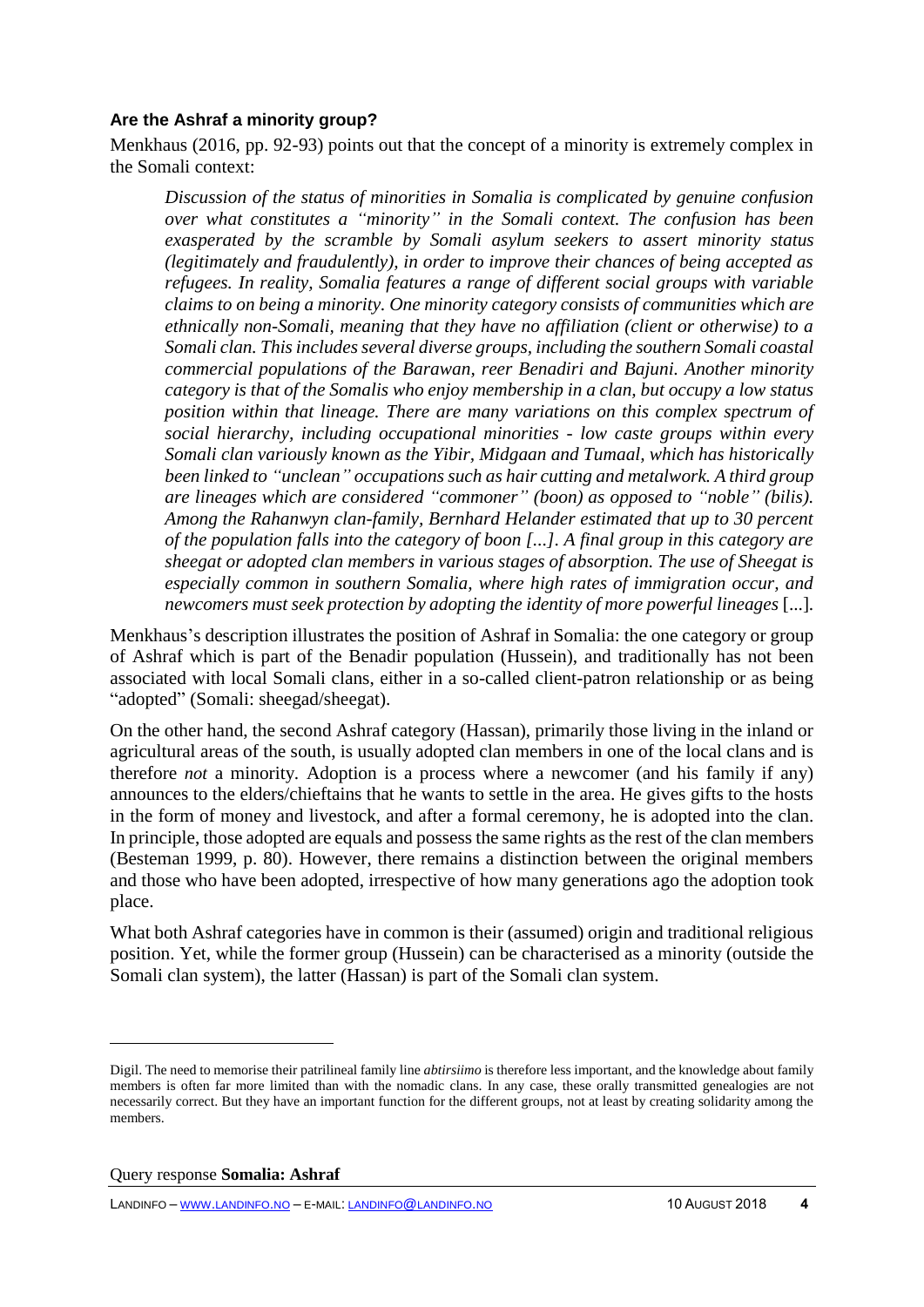

Hamar Weyne, one of the two oldest districts in Mogadishu. There and in the neighbouring district of Shangani, the Ashraf have traditionally had a base (photo: Grethe Neufeld).

#### **What dialect do the Ashraf speak?**

According to the mapping of Somali dialects by the linguist Lambertis (1986), there is a distinctive dialect, *af-Ashraf* (see also Landinfo 2011, p. 13). However, this dialect is not spoken by all Ashraf and is probably also used by others than the Ashraf (Adam 2013, p. 111). The Ashraf of the inland, for example in Bay and Bakool, speak the local May dialect (Adam 2013, p. 191).

#### **About Landinfo's Query responses**

The Norwegian Country of Origin Information Centre, Landinfo, is an independent body within the Norwegian Immigration Authorities. Landinfo provides country of origin information (COI) to the Norwegian Directorate of Immigration (Utlendingsdirektoratet – UDI), the Immigration Appeals Board (Utlendingsnemnda – UNE) and the Norwegian Ministry of Justice and Public Security.

Query responses produced by Landinfo are based on information from carefully selected sources. The information is researched and evaluated in accordance with [common methodology for processing of COI](http://www.landinfo.no/id/20.0) and [Landinfo's internal guidelines on source and information analysis.](http://www.landinfo.no/asset/3135/1/3135_1.pdf)

Responses provide brief answers to queries from the Directorate or Appeal's Board. They are written within time constraints and do not provide exhaustive overviews of topics or themes.

Country of origin information presented in Landinfo's Query responses does not contain policy recommendations nor does it reflect official Norwegian views.

#### **References**

- Adam, A. S. (2013). *Benadiri people of Somalia. With Particular Reference to the Reer Hamar of Mogadishu.* London: SOAS.
- Besteman, C. (1999). *Unraveling Somalia.* Pennsylvania: University of Pennsylvania Press.

#### Query response **Somalia: Ashraf**

LANDINFO – WWW.[LANDINFO](http://www.landinfo.no/).NO – E-MAIL: [LANDINFO](mailto:landinfo@landinfo.no)@LANDINFO.NO 10 AUGUST 2018 **5**